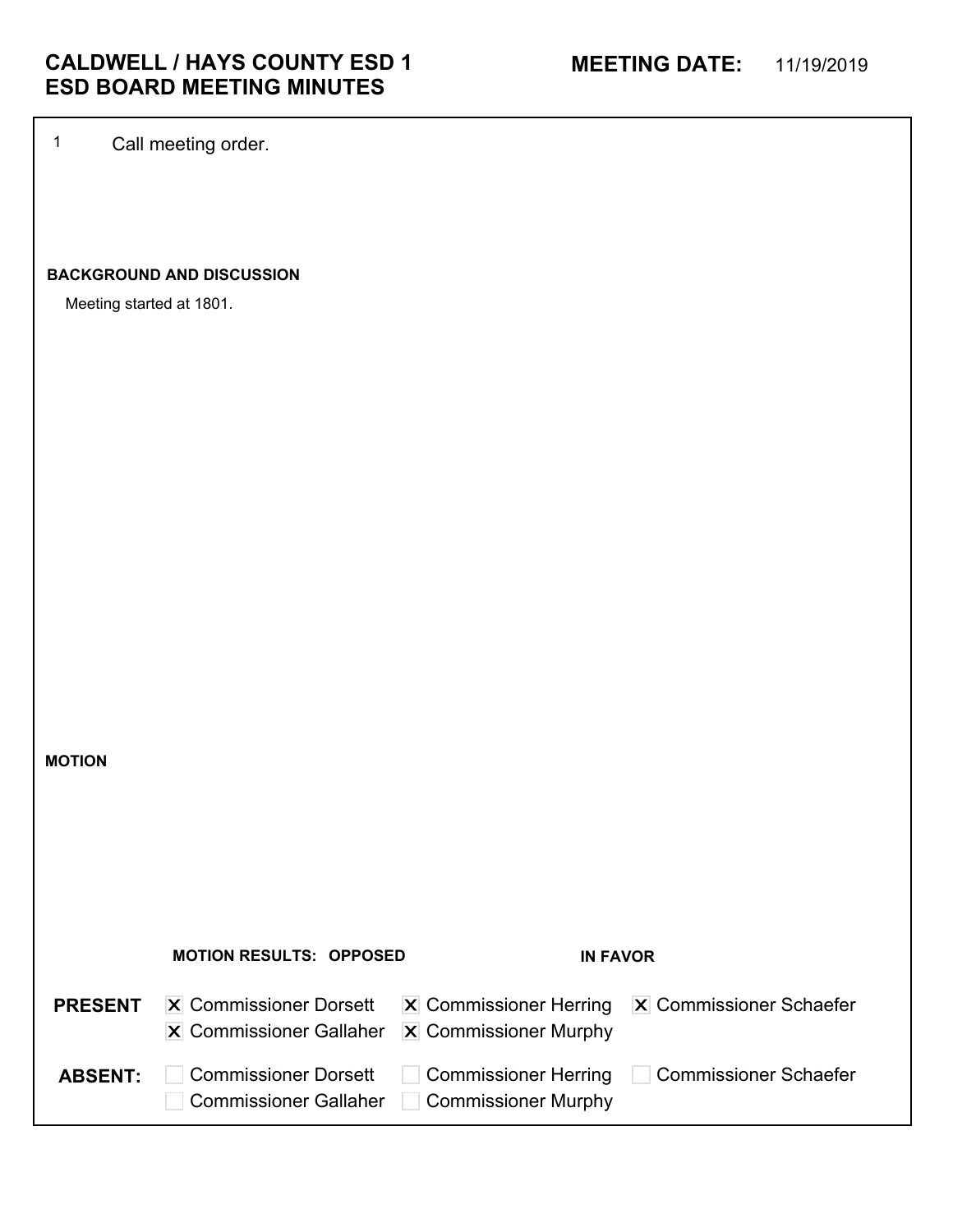**MOTION MOTION RESULTS: OPPOSED IN FAVOR** PRESENT | X Commissioner Dorsett Commissioner Gallaher Commissioner Murphy **PRESENT** X Commissioner Dorsett X Commissioner Herring X Commissioner Schaefer **Commissioner Dorsett** Commissioner Gallaher Commissioner Murphy ABSENT: Commissioner Dorsett | Commissioner Herring | Commissioner Schaefer No members present. **BACKGROUND AND DISCUSSION**

2 Citizens Communications: Community members may address the Board of Commissioners.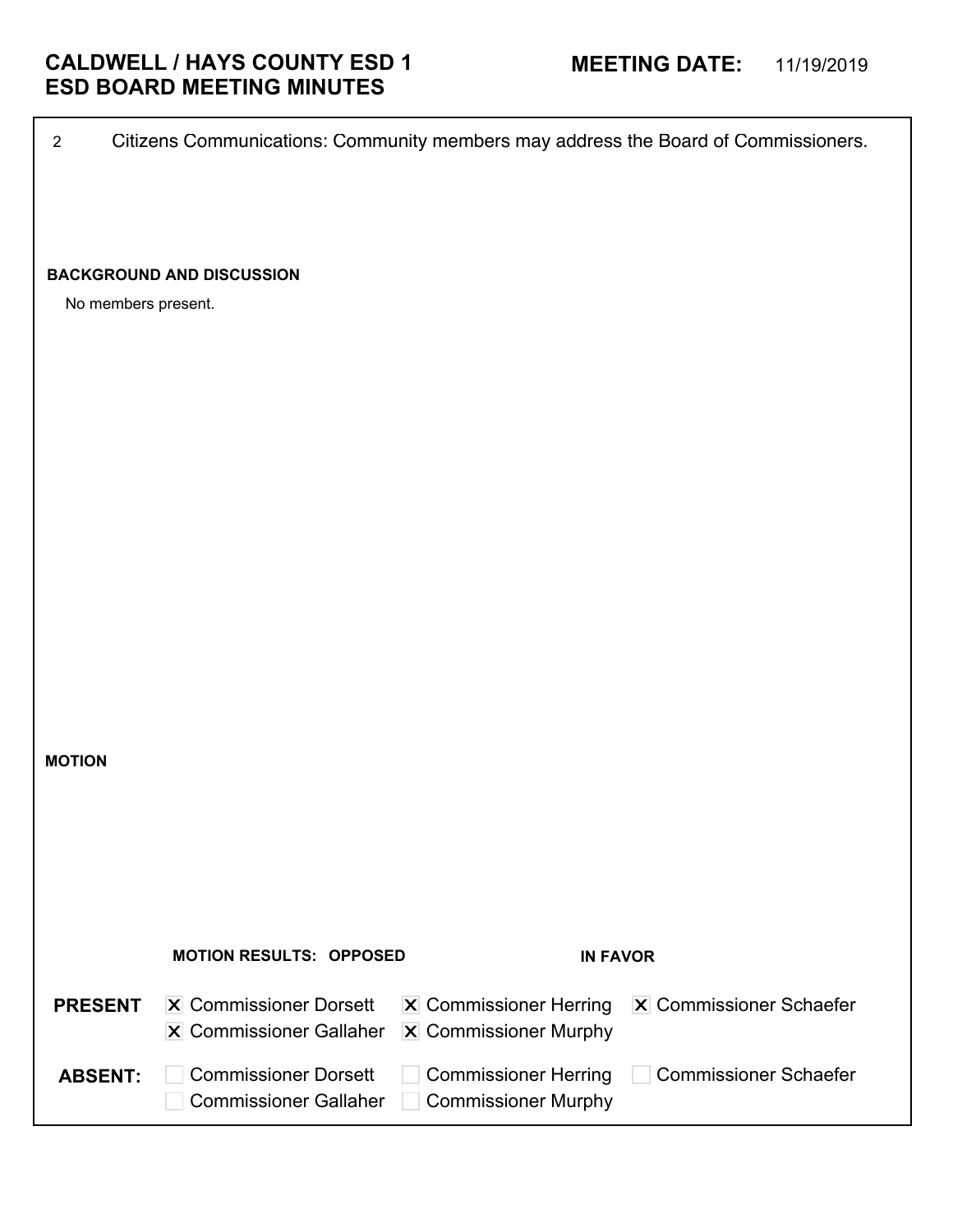3 Discuss and take action on the minutes from the October 15, 2019 Board Meeting.

## **BACKGROUND AND DISCUSSION**

The Board was provided the October 15th, 2019 meeting minutes prior to the board meeting.

Staff recommends accepting the minutes as presented unless there are modifications from the board members.

### **MOTION**

Motion by Commissioner Murphy to accept the meeting minutes as presented. Seconded by Commissioner Dorsett.

|                | <b>MOTION RESULTS: OPPOSED 0</b>                                                                         |                                                           | IN FAVOR 5                                                               |
|----------------|----------------------------------------------------------------------------------------------------------|-----------------------------------------------------------|--------------------------------------------------------------------------|
| <b>PRESENT</b> | <b>X</b> Commissioner Dorsett<br>$\overline{X}$ Commissioner Gallaher $\overline{X}$ Commissioner Murphy |                                                           | $ \mathbf{X} $ Commissioner Herring $ \mathbf{X} $ Commissioner Schaefer |
| <b>ABSENT:</b> | <b>Commissioner Dorsett</b><br>Commissioner Gallaher                                                     | <b>Commissioner Herring</b><br><b>Commissioner Murphy</b> | Commissioner Schaefer                                                    |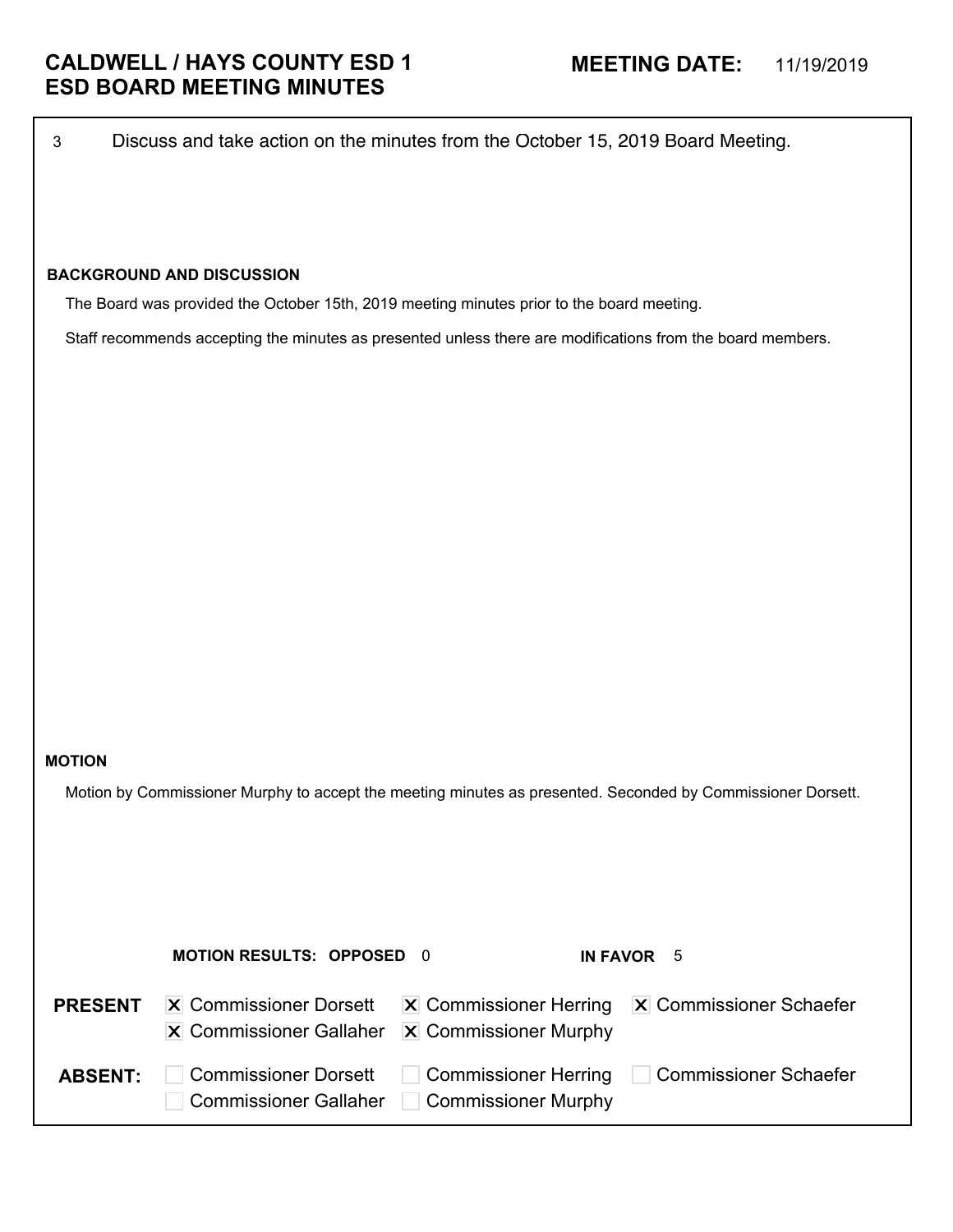4 Discuss and take action on the design and financing of the capital improvements related to the fire station on FM 2001.

### **BACKGROUND AND DISCUSSION**

Staff will provide the Board members with a new set of drawings for the station layout. Upon approval, staff will work with the engineer and contractor to get permits submitted to the City.

Purpose of this item is to get feedback from the Board to finalize the layout / design of the station.

### **MOTION**

Motion by Commissioner Schaefer to approve the plans as presented and for staff to obtain maximum guaranteed price of construction. Also approve the staff to move forward with site development permitting. Motion seconded by Commissioner Herring.

|                | <b>MOTION RESULTS: OPPOSED 0</b>                                                                     |                     | IN FAVOR 5                                                               |
|----------------|------------------------------------------------------------------------------------------------------|---------------------|--------------------------------------------------------------------------|
| <b>PRESENT</b> | $ \mathbf{X} $ Commissioner Dorsett<br>$\vert$ X Commissioner Gallaher $\vert$ X Commissioner Murphy |                     | $ \mathbf{X} $ Commissioner Herring $ \mathbf{X} $ Commissioner Schaefer |
| <b>ABSENT:</b> | <b>Commissioner Dorsett</b><br>Commissioner Gallaher                                                 | Commissioner Murphy | □ Commissioner Herring □ Commissioner Schaefer                           |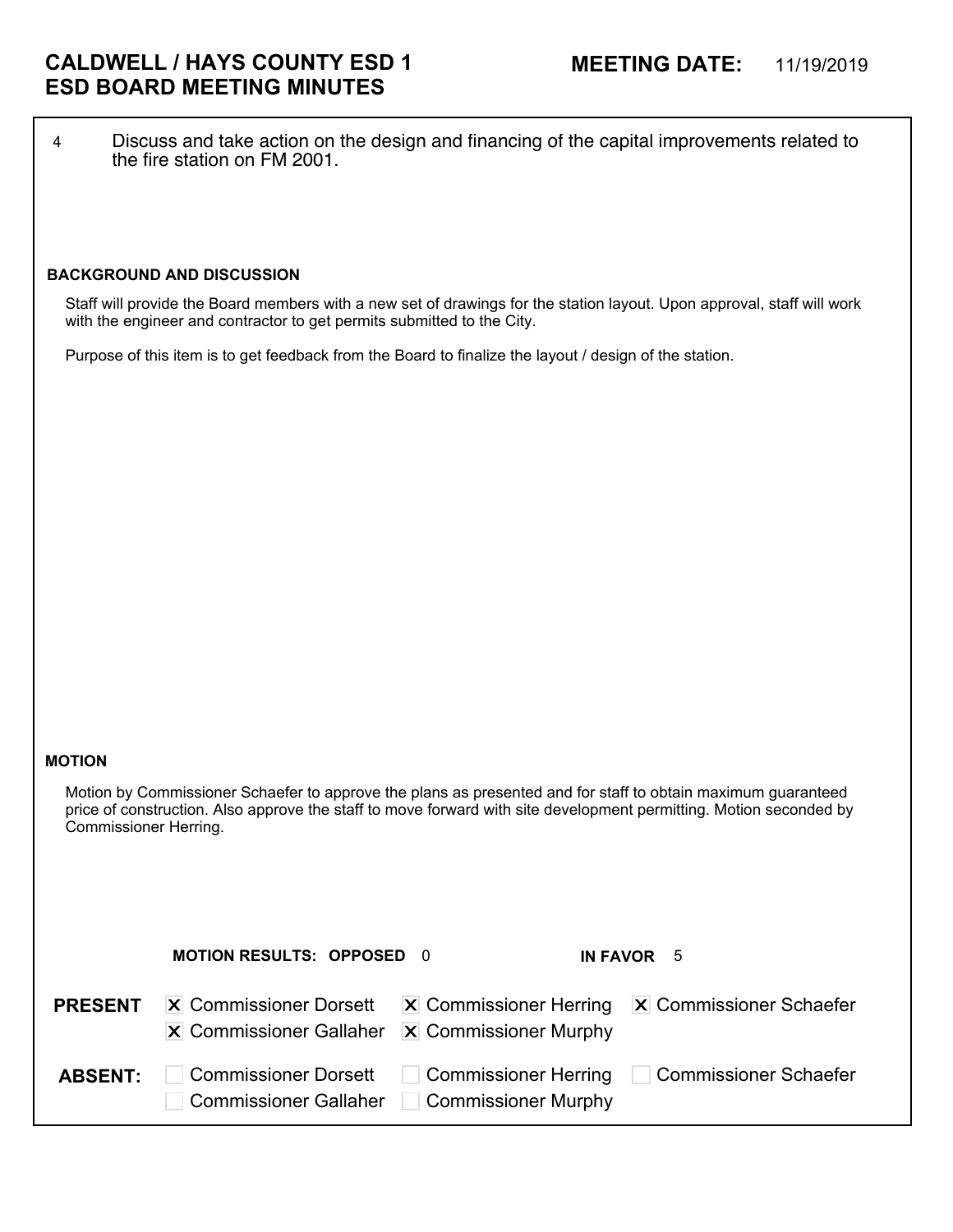5 Discuss and take action on report from staff related to operations of the District which will include staffing, dispatching, equipment, maintenance, training, policies and procedures and planning.

### **BACKGROUND AND DISCUSSION**

Currently staff has no operational issues to discuss. Dispatching continues to make small incremental improvements and in a discussion Monday morning with the Austin Fire Department's communications battalion chief, they continue to have issues with how Caldwell and Hays County are updating their GIS records. That said, it has been stated that work is being done on these issues.

Two of the previous CTFR members are currently in rookie school and have been doing well. This rookie school will graduation in mid-january. Engine 1107 will be placed in service the Monday following graduation.

It has been noted that the roof at station 1107 is leaking and has caused some damage to the sheet rock. Staff would like direction and approval from the Board to have one of the following options taken:

- 1. Putty all the screws on the roof
- 2. Have a roofer come and replace all the screws and or rubber washers on the roof.

As for planning, responses times continue to be monitored but there is no substantial change since the last report.

Lastly, the schedule for the staff will be changed from a 24/48 scheduled to a 48/96 hour scheduled starting January 1.

#### **MOTION**

No action taken.

|                | <b>MOTION RESULTS: OPPOSED</b>                                                                           | <b>IN FAVOR</b>                             |                                                                          |
|----------------|----------------------------------------------------------------------------------------------------------|---------------------------------------------|--------------------------------------------------------------------------|
| <b>PRESENT</b> | <b>X</b> Commissioner Dorsett<br>$ \mathbf{X} $ Commissioner Gallaher $ \mathbf{X} $ Commissioner Murphy |                                             | $ \mathbf{X} $ Commissioner Herring $ \mathbf{X} $ Commissioner Schaefer |
| <b>ABSENT:</b> | <b>Commissioner Dorsett</b><br><b>Commissioner Gallaher</b>                                              | Commissioner Herring<br>Commissioner Murphy | Commissioner Schaefer                                                    |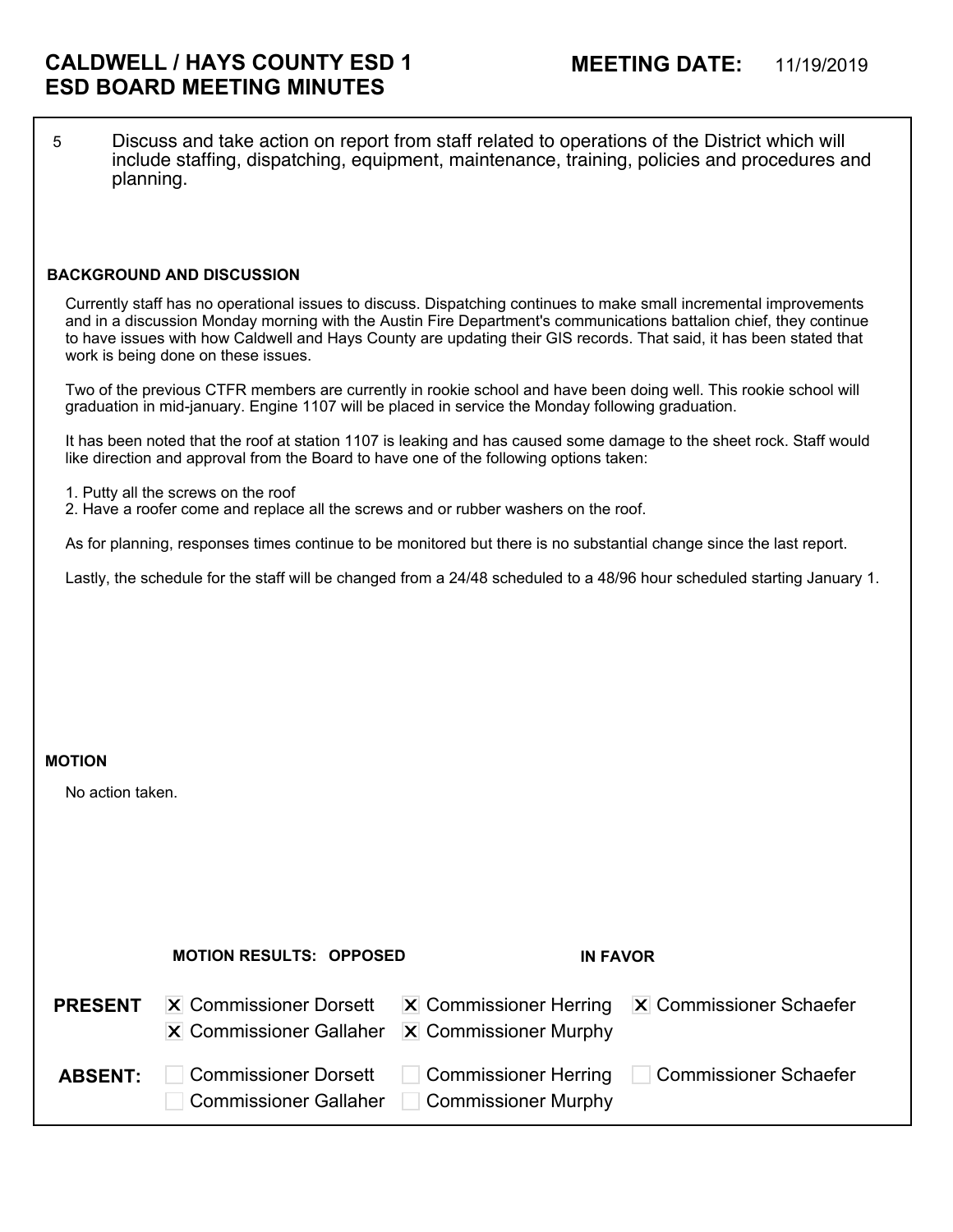6 Receive report and take action from Treasurer and District's staff related to review financial statements and consider action regarding: planned purchases, payroll, expense reports, invoices and transfer of funds.

### **BACKGROUND AND DISCUSSION**

FLNB 3760: 708,784.29 FLNB 6334:\$108.26 FLNB 9664:\$ 252,930.66 Austin Telco: S00:\$98,542.75 Austin Telco: S60:\$124,430.16 Total: \$1,184,796.12 Currently Available: \$1,060,365.96

The Board has been provided a summary of revenue and expenses for the previous year. The treasurer has been provided a list of checks and invoices for the month of October.

### **MOTION**

Motion by Commissioner Murphy to approve invoice 25 from TCFR and to approve the October expenses. Seconded by Commissioner Herring.

|                | <b>MOTION RESULTS: OPPOSED 0</b>                                                                         |                     | IN FAVOR 5                                                               |
|----------------|----------------------------------------------------------------------------------------------------------|---------------------|--------------------------------------------------------------------------|
| <b>PRESENT</b> | <b>X</b> Commissioner Dorsett<br>$ \mathbf{X} $ Commissioner Gallaher $ \mathbf{X} $ Commissioner Murphy |                     | $ \mathbf{X} $ Commissioner Herring $ \mathbf{X} $ Commissioner Schaefer |
| <b>ABSENT:</b> | <b>Commissioner Dorsett</b><br><b>Commissioner Gallaher</b>                                              | Commissioner Murphy | Commissioner Herring   Commissioner Schaefer                             |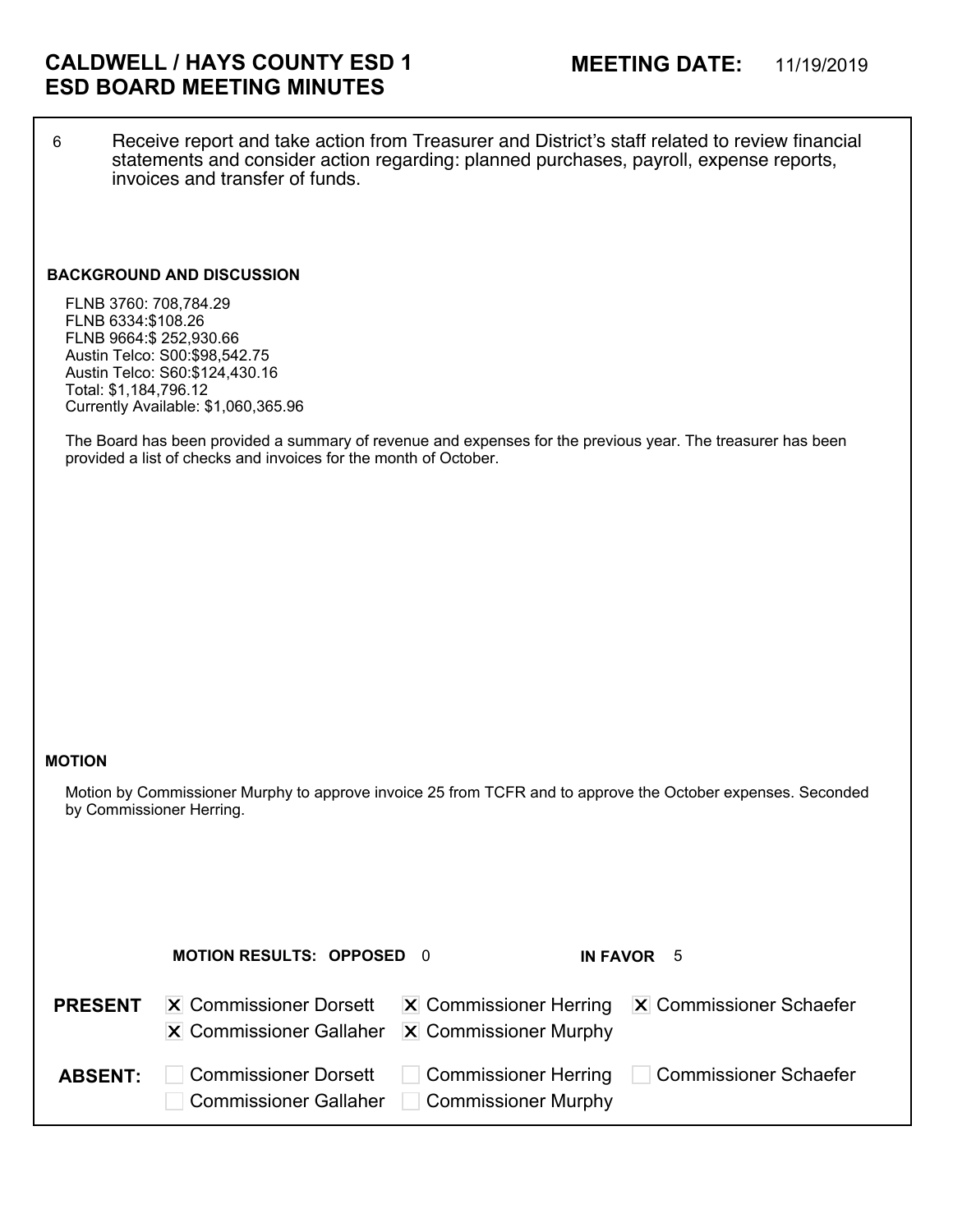# **CALDWELL / HAYS COUNTY ESD 1 MEETING DATE:** 11/19/2019 **ESD BOARD MEETING MINUTES**

7 Discuss and take action on the District's branding and public information tools to include, though not limited to, the following: web site, logo, decals, social media platforms.

## **BACKGROUND AND DISCUSSION**

Staff will present the Board with the new website, proposed logos and social media plan. Copy for the web site is being reviewed and the domain names have been purchased.

### **MOTION**

Motion by Commissioner Gallaher to remove CTFR from apparatus and have TCFR ID along with an ESD 1 ID placed on the apparatus. Seconded by Commissioner Schaefer.

|                | <b>MOTION RESULTS: OPPOSED 0</b>                                                                         |                                                    | IN FAVOR 5                                                               |
|----------------|----------------------------------------------------------------------------------------------------------|----------------------------------------------------|--------------------------------------------------------------------------|
| <b>PRESENT</b> | <b>X</b> Commissioner Dorsett<br>$ \mathbf{X} $ Commissioner Gallaher $ \mathbf{X} $ Commissioner Murphy |                                                    | $ \mathbf{X} $ Commissioner Herring $ \mathbf{X} $ Commissioner Schaefer |
| <b>ABSENT:</b> | <b>Commissioner Dorsett</b><br>Commissioner Gallaher                                                     | <b>Commissioner Herring</b><br>Commissioner Murphy | Commissioner Schaefer                                                    |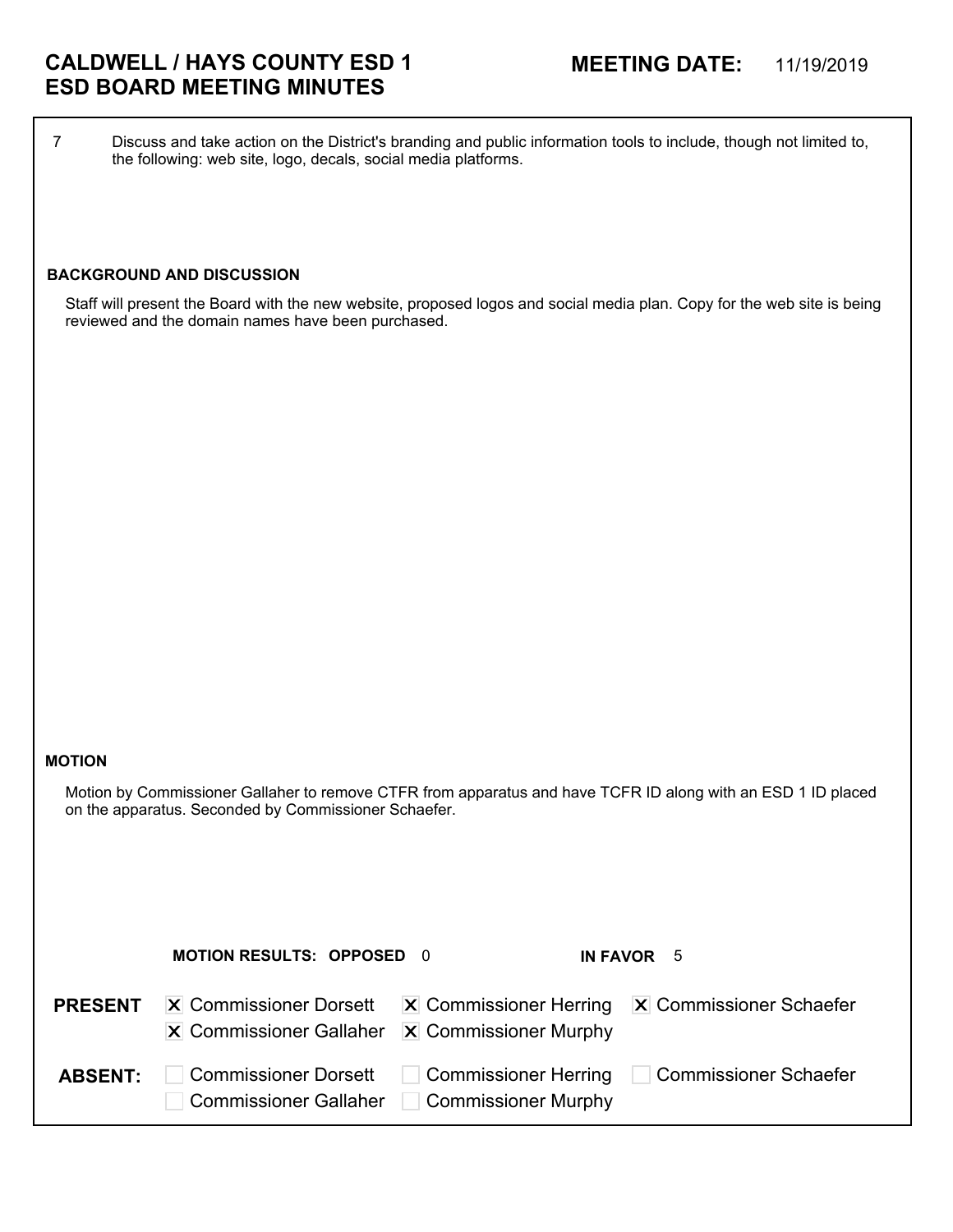8 Discuss and take action on SAFE-D membership for the District.

### **BACKGROUND AND DISCUSSION**

The cost of SAFE-D members ship is \$1,100 per year. The cost of a 3 hour web cast is \$65 for members and \$95 for non-members. The cost for the annual conference is \$255 for member and \$425 for non-members. It staffs position that it cost more to be a member than it does to not be a member. It we assume that each commissioner took two web cast per year and two commissioners attended the annual conference each year, the total cost for non-members is \$1,800, not counting travel costs. If the District was a member of SAFE-D and attended the same events, the cost is \$2,260. Thus there is a \$460 savings for not being a member.

### **MOTION**

Motion by Commissioner Herring to not be members of SAFE-D. Seconded by Commissioner Gallaher.

|                | <b>MOTION RESULTS: OPPOSED 0</b>                                                               |                     | IN FAVOR 5                                                               |
|----------------|------------------------------------------------------------------------------------------------|---------------------|--------------------------------------------------------------------------|
| <b>PRESENT</b> | <b>X</b> Commissioner Dorsett<br>$\vert$ X Commissioner Gallaher $\vert$ X Commissioner Murphy |                     | $ \mathbf{X} $ Commissioner Herring $ \mathbf{X} $ Commissioner Schaefer |
| <b>ABSENT:</b> | <b>Commissioner Dorsett</b><br><b>Commissioner Gallaher</b>                                    | Commissioner Murphy | ■ Commissioner Herring □ Commissioner Schaefer                           |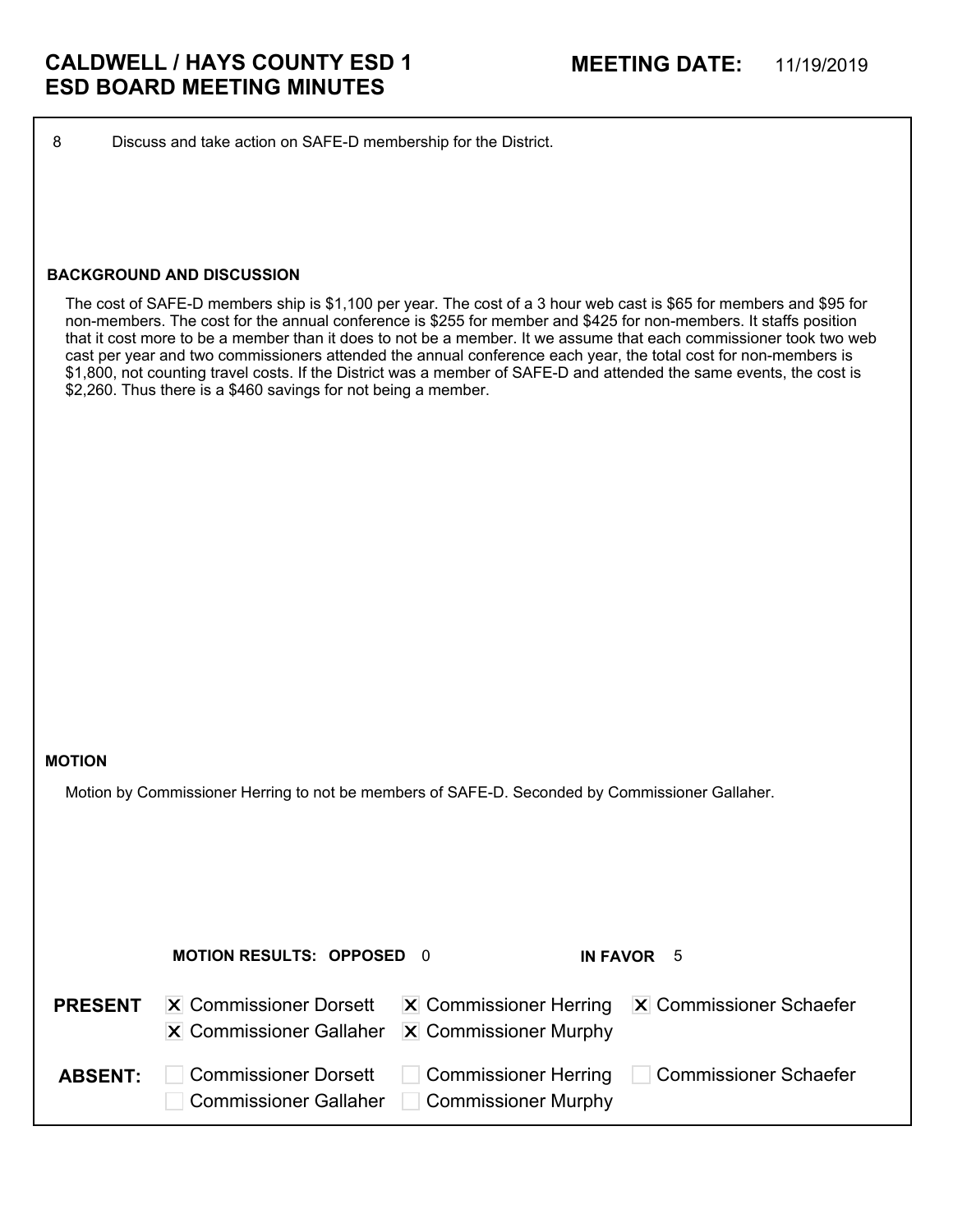9 Discuss and take action on the election of Board Members.

### **BACKGROUND AND DISCUSSION**

According to the District's council, the elections for members is on a 4 year cycle with the next election being in November 2020. The District will need to order an election in July 2020. Staff would like to have a discussion with the Board about planning for this event.

Discussion only.

### **MOTION**

No action taken.

|                | <b>MOTION RESULTS: OPPOSED</b>                                                                 | <b>IN FAVOR</b>                                    |                                                                          |
|----------------|------------------------------------------------------------------------------------------------|----------------------------------------------------|--------------------------------------------------------------------------|
| <b>PRESENT</b> | <b>X</b> Commissioner Dorsett<br>$\vert$ X Commissioner Gallaher $\vert$ X Commissioner Murphy |                                                    | $ \mathbf{X} $ Commissioner Herring $ \mathbf{X} $ Commissioner Schaefer |
| <b>ABSENT:</b> | <b>Commissioner Dorsett</b><br><b>Commissioner Gallaher</b>                                    | <b>Commissioner Herring</b><br>Commissioner Murphy | Commissioner Schaefer                                                    |